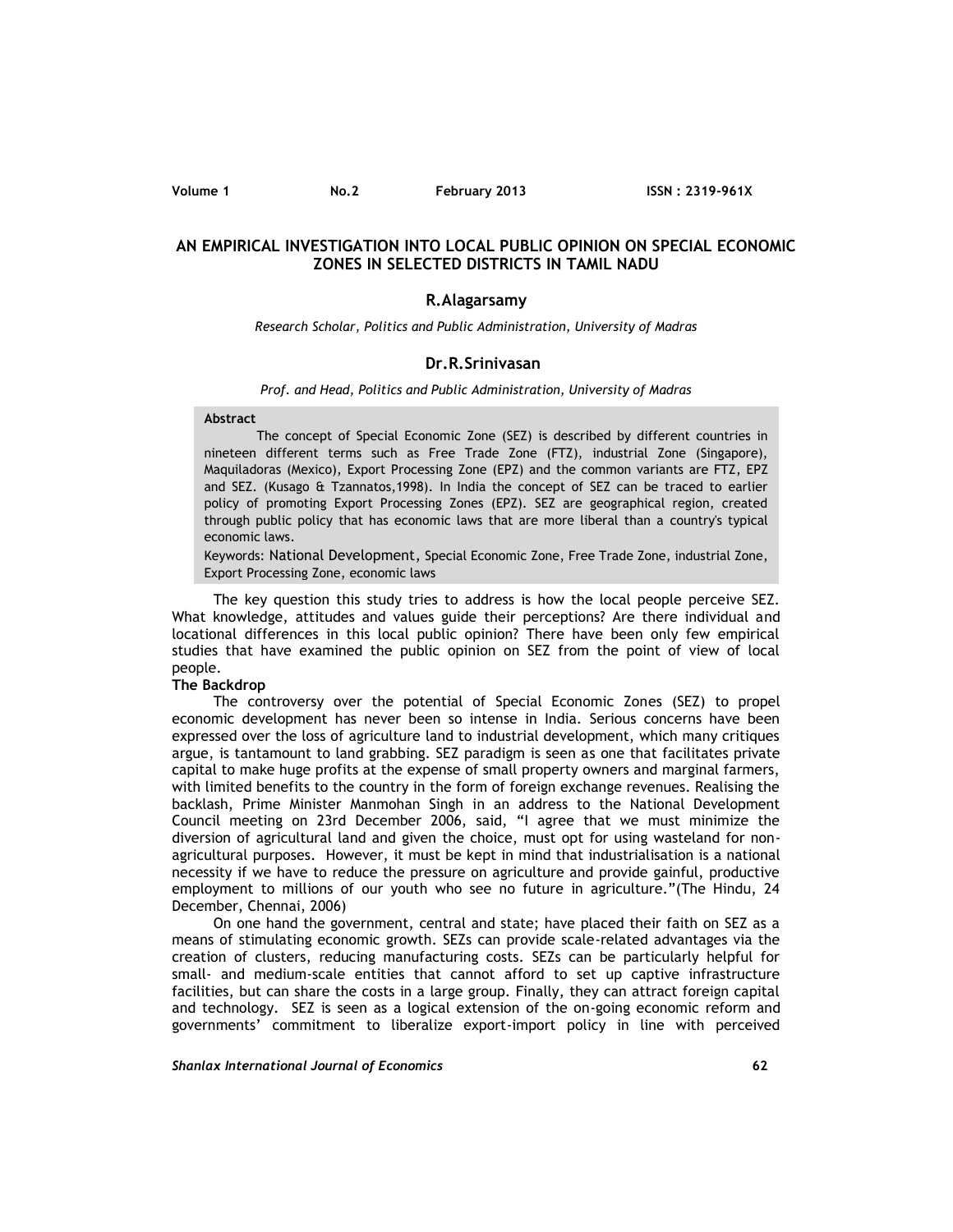demands of globalization.

On the other hand critiques have questioned this wisdom, arguing that SEZ policy would lead to disempowerment of marginalized groups, through unjustified land acquisition, undermining of local government and loss of agricultural productivity (Jose Arun, 2007). SEZ policy has been criticized for ignoring lessons learnt from previous developmental projects that have gone astray. These include threat of massive displacement from agricultural areas, lack of bargaining power for the poor land owners, loss of traditional livelihood of farmers leading to further marginalization and inadequate ground work before the implementing the concept of SEZ (Arun Kumar, 2008).

#### **Statement of the Research Problem**

The overarching problem this study tries to address is the question why the wild-fire of protest has spreads in some regions, while in others it is either doused l or perceived not as a fire but as a well spring of hope. What can explain the regional differences in public responses to SEZ?

#### **Significance of the Study**

Government of India had looked into the benefits of SEZs by considering the following questions: a) whether exports are being generated from SEZs or not? b) Whether employment is being generated or not? c) Whether SEZs are resulting in the development of local area or not? There is a recognition that SEZ matters to the local community and hence a need to study the perspective of the local stakeholders.

The perspectives of people most to gain or lose from such a policy has been largely ignored both at the time of development of the policy and during its rapid implementation phase. Such an approach would generate considerable discord when the political institutions that are supposed to manage tensions are ill-suited to the task. Ultimately, the SEZ raises questions about equitable development. Stakeholders understanding of 'fairness' distribution of development benefits is likely to be a critical factor in the long term sustainability of the policy.

This research attempts to examine dynamics of state SEZ policy, land acquisition, local governance at macro and micro level with reference to SEZ in the state of Tamil Nadu. Working within the framework for the study of public opinion drawn from field of political communication, this study will examine the stakeholder perceptions of opportunities and risk in promoting SEZ as a local development strategy. The present study hopes to chart these multiple perspectives in different context with an explicit intention of broadening the scope of the debate, which includes in the voices of those who are likely to be directly as well as indirectly affected by implementation of SEZ.

Stakeholders understanding of 'fairness' of development process is likely to be a critical factor in the long term sustainability of the policy. These perceptions, along with local contextual factors, determine the extent to which the stakeholders see opportunities to influence policy through participation in social movements that seek to represent their collective interest. The nature and extent of local people's opinion on anti-sez activities can be seen as an indicator of public support to the policy. The key drivers of these participations are the attitudes and perceptions of the stakeholders. Hence the studies significance lies in its attempt to map these local people's opinion.

**Objectives of the Study**

This research will identify regional differences and factors that can account for local community responses to SEZ. The study will also examine the implications of the finding to local governance, and forms of social exclusion and critically evaluate the Indian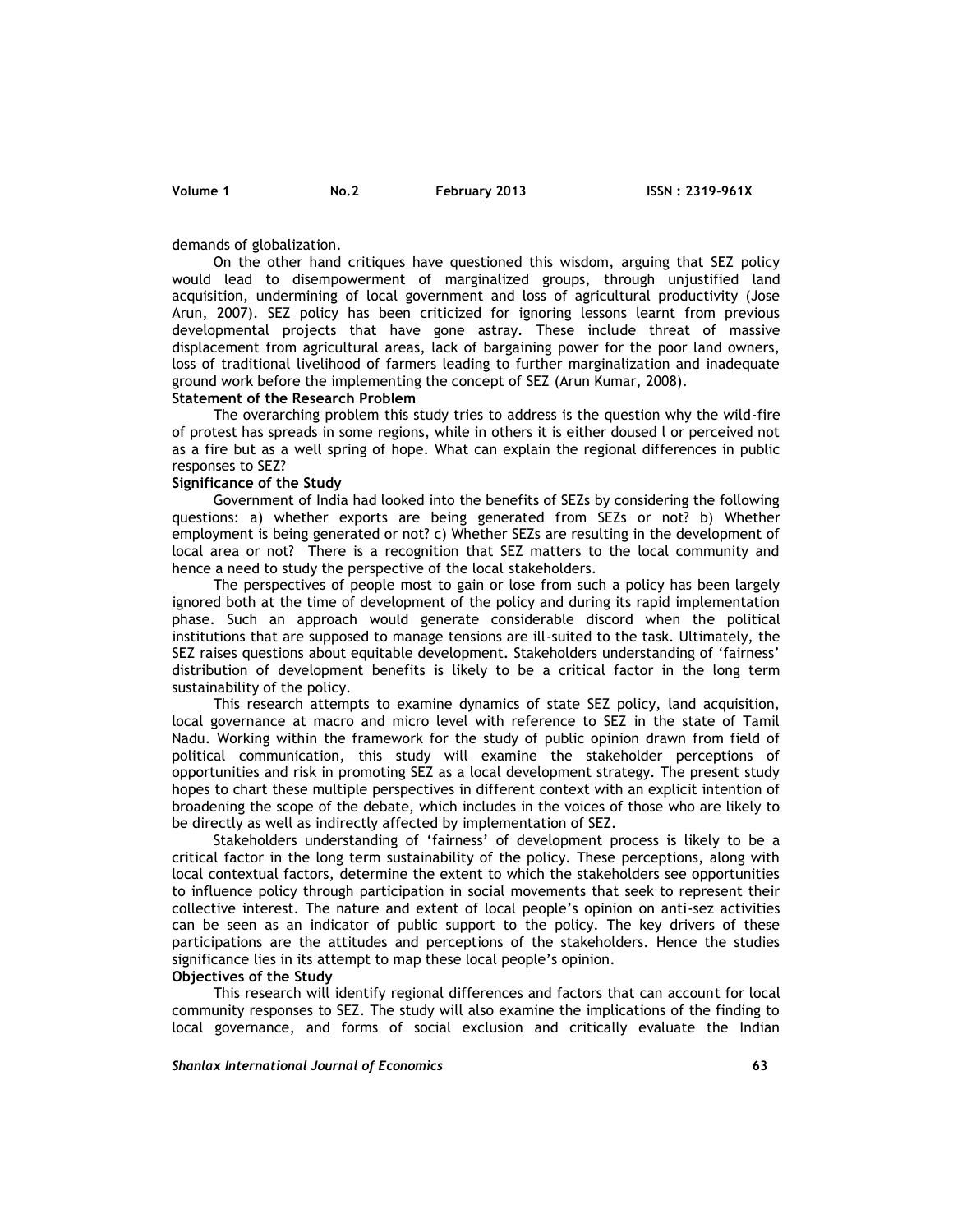government's proposed land acquisition bill that seeks to address some of the anomalies in SEZ policy such as transparency and transactional fairness. The over arching objective of the research study would be to:

- To understand and map the range of opinion expressed by different demographically defined stakeholders on Special Economic Zone (SEZs)
- To identify and explicate attitudes related to special economic zones held by different stakeholders
- To examine regional and individual level differences in local public opinion of SEZ
- To offer an explanation for regional and individual level differences in terms of theoretical perspective based on political opportunity structures.
- To offer recommendations to improve SEZ policy as understood by the research participants.

These objectives, it is hoped, would lead to an integral view of SEZ that honours the perspectives of different stakeholders and while acknowledging the partiality of positions on offer on public debate.

### **Research Context: SEZ in Tamil Nadu**

Taking the case of Tamil Nadu, this research proposes to examine local and individual level factors that can explain such variations in responses. In order to get a better understanding of the issue, we need to look at how SEZ policy was enacted and implemented in Tamil Nadu. This discussion will set the context for the present study.

The state of Tamil Nadu one of the four southern states of Indian sub-continent is considered "a pioneer in implementing many developmental programs such as nutrition noon-meal scheme for school children, integrated rural development program, adultliteracy programs, low cost rice for poor, and more recently self-help group based micro finance initiatives. It has also been a forerunner in implementing industrial policy focused on small scale industries and marginally successful land reform that sought to distribute land to landless farmers. Tamil Nadu has followed a unique trajectory that blended industrial policy and developmental initiatives, which have withstood the vagaries of local politics, corruption and other malaises that have been traditionally associated with governance in India."(Arunachalam.P, 2008). Tamil Nadu, being among one of India's most industrialised states, shows certain unique patterns emerging in the establishment of SEZs.

The SEZ policy in Tamil Nadu (TN) provides an opportunity to examine how public opinion is mobilized, sustained and incorporated into the existing policy. Even before the central SEZ Act was passed in 2005, Tamil Nadu had formulated its policy on SEZs in 2003 and passed the Tamil Nadu SEZ Act in 2005. Since 2005, a series of public hearings were organized by various civil society groups, political parties and government agencies. Civil society groups have argued that the bulk of the land being acquired for SEZs is fertile agricultural land, especially in case of the multi-product zones.

# **Opposition to SEZ in Tamil Nadu**

There were growing concerns over the impact of SEZ on local communities such as loss of agricultural land, unfair land transactions, undermining of authority of local government, environmental degradation and fears of emergent gated communities. The feasibility and profitability of SEZ are also being re-evaluated in the light of growing opposition to SEZ and volatile markets.

### **Literature Review**

The academic literature on Indian SEZs has both dealt with the positive aspects of SEZs (Aggarwal 2007; Ananthanarayanan 2008; Gopalakrishnan 2007; Sivaramakrishnan et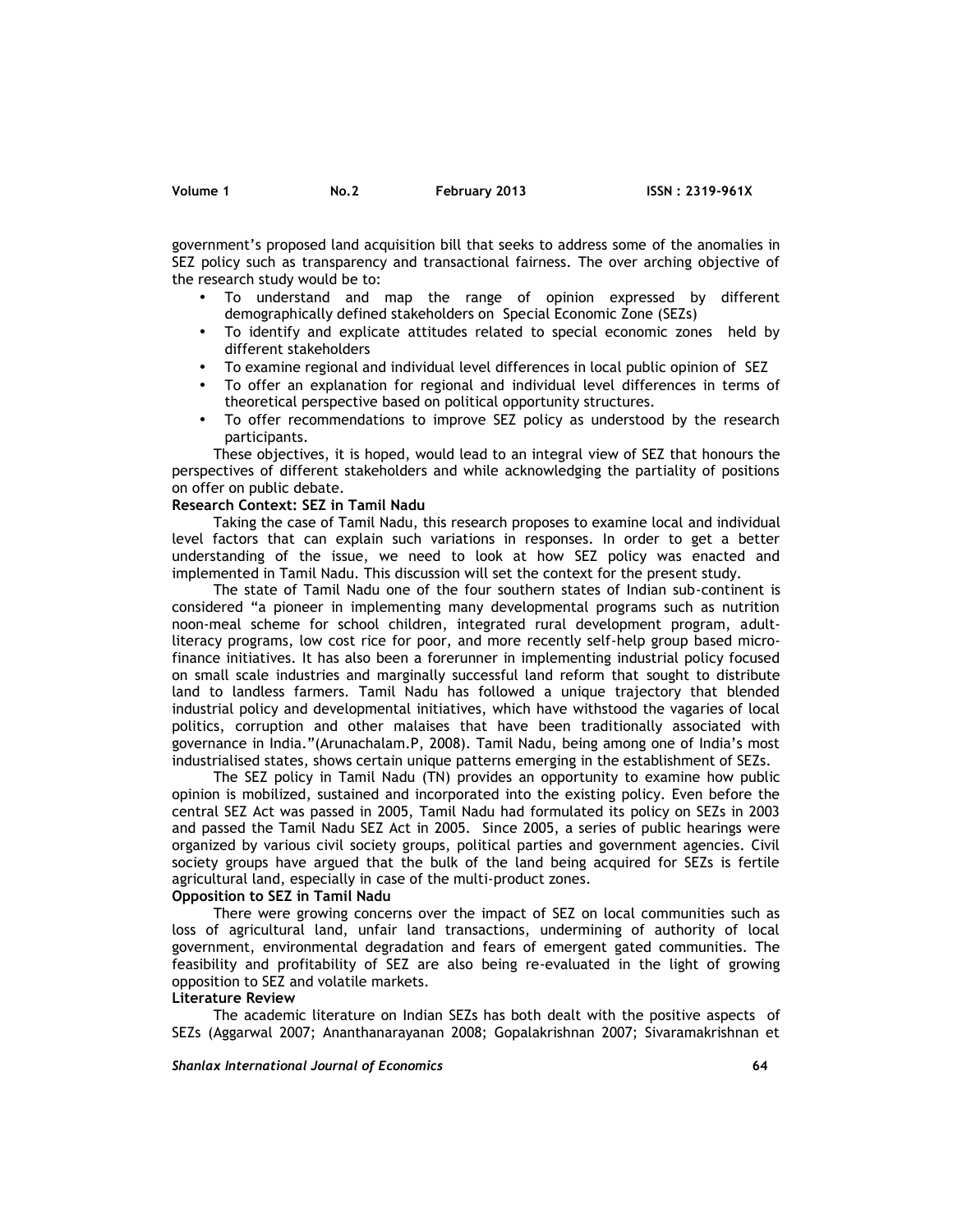al. 2009) as well as its negative consequences (Basu 2007; Bhattacharya 2007; Patnaik 2007). Kadir, (2010) provides an extensive discussion of these literatures, especially those related to land acquisition issues. The literature review on SEZ in India is complicated by the fact that the issue cuts across several cluster of problems, such as land acquisition and agricultural productivity that merits individual considerations.

# **Neo-Marxist Critique of SEZ--SEZ as Neo-Liberalism**

We examine the perspectives on SEZ from neo-Marxist framework. Banerjee-Guha offer neo-Marxist analyses of the spatial relations of capital associated with Indian SEZs and conceive the establishment of SEZs as part of the global process of accumulation by dispossession. Their work offers a compelling analysis of the creation of SEZs within the wider space of the neo-liberal global economy (Banerjee-Guha, 2008). Kadir Others has argued that SEZ is tool for consolidation of market power over welfare state. The development of these controversial social spaces has been regarded as 'one of the starkest manifestations of India's neo-liberal economic policies' (Ananthanarayanan 2008: 39) (Cited in Kadir, 2010)

Drawing upon Marx's concept of primitive accumulation, Harvey propounded the concept of "accumulation through dispossession" to explain the processes of accumulation that have been operating under neoliberal capitalism in the world today. Harvey's hypothesis is that accumulation by dispossession releases a set of assets at very low or, at times, zero cost. The over accumulated capital, which is lying idle without profitable, seizes hold of such assets and turns them to profitable use (Harvey, 2003). It is argued that the neoliberal corporate industrialisation has become predatory in nature and is demanding concessions from the state exchequer and dispossessing farmers from their land and displacement from their habitat (Patnaik, 2007).

Levien adopts and extends the David Harvey's concept of "accumulation by dispossession" (ABD) to examine the political economic consequences of implementation of SEZ for rural India. His research, based on 16 months of fieldwork researching a functioning SEZ in Rajasthan and interviews with business and government officials, argues that "In the case of SEZs, the accumulation generated by dispossession occurs through the creation of capitalist reinters who develop rural land for IT companies and luxury real estate and profit from the appreciation of artificially cheap land acquired by the state. While such development only minimally and precariously absorbs the labor of dispossessed farmers, it creates a peculiar agrarian transformation through land speculation that absorbs fractions of rural elite, drastically amplifies existing inequalities, and fuels non-productive and pre capitalist economic activity. Given the minimal benefits for rural India in this model of development, farmer resistance to land dispossession is likely to continue." (Levien, 2011). **Conceptual Model: The Need to Investigate Local Public Opinion**

Many public opinion surveys fail to make a distinction between people off-hand superficial opinion (mass opinion) and peoples considered opinion(public judgment) (Yankelovich, 1991). Any gap between local public perceptions of SEZ and government and civil society discourses on the issue can be viewed as a sign of weak link in democratic institutions (Ferguson, 2000). To move ahead with a public policy without public support is to invite failure in the long run. The institutions that promote SEZ aggressively (e.g. ministry of commerce, industry associations like CII, state industrial corporations) need to understand the responses of local public to adapt the implementation of a policy to the local context. Public judgments of SEZ, then, can be seen as an important dimension of this context. Decision makers need to know which stakeholders have expressed their views on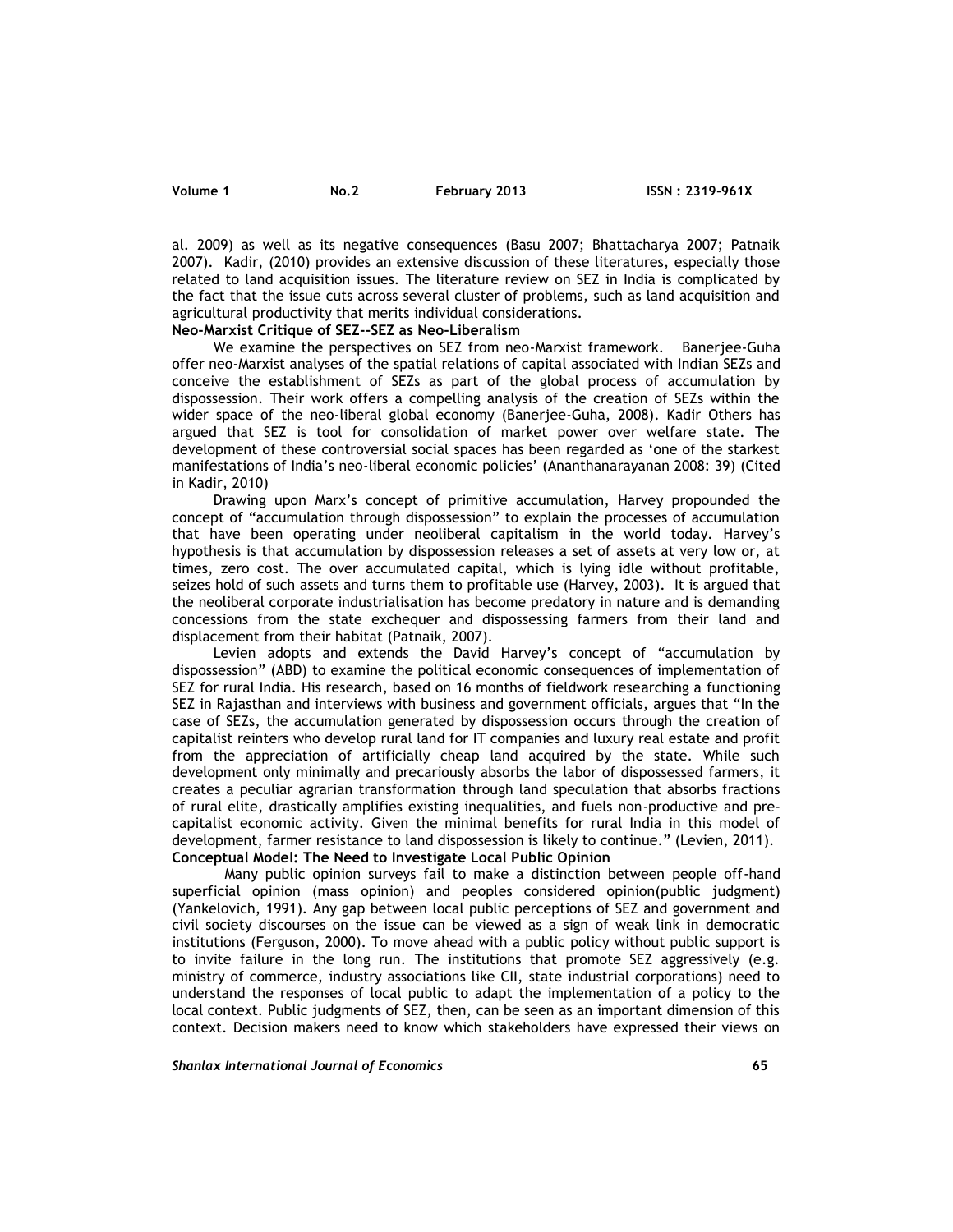the issue and why. Importantly they need to understand if and if so, how these perceptions vary along key factors that constitute the issue-e.g. how various occupational, employment status, socio-economic class relate to the policy.

We need more independent and credible surveys of local perception of policy issues-local to the extent that the policy is spatially oriented intervention. These surveys can gauge public sentiments and considered opinions on issues that have personal relevance for them. However any attempt to independently test such a position is rejected on the grounds of well-known methodological limitations of public opinion surveys. Unfortunately, such rejections provide scope for projecting partisan, ideologically motivated positions as somehow "true opinion of the public". Even when critiques express their misgivings about public opinion surveys, there is a tendency to assume some form of "public opinion" rather than none. On contentious issues, adversaries often claim that the "majority" support their specific policy position--be it for or against an issue. While trying to improve the validity and reliability of the research design, we need to keep the information channel between the general public and decision makers (government or in non-government organisations). **Research Design**

A survey was conducted amongst the people representing five local communities within the SEZ region in Tamil Nadu. The study adopted a survey design in line with previous research on public opinion studies. The questions were derived from material collected from the field work, media and government reports. Since the range of issues under discussion were wide, the researcher decided to restrict our survey to specific questions that pertains to the assumptions made about local people's perceptions about SEZ in the reports and press releases sent out by civil society organisations.

The overall sample size was 885. The samples were drawing from 25 villages located near six SEZ covering the following districts- Tirunelveli, Coimbator, Madurai, Kancheepuram and Thiruvallur.

A screening question related to whether they belong to the locality (native of the village) and if the answer is in affirmative, they were requested to answer the question. This strategy ensured that a diverse range of local people were interviewed instead of only those showing special interest in SEZ.

The survey team obtained information from a cross-section of people on demographic characteristics gender, age, education, employment, occupation and self-reported income, subjective class along with opinion and attitude questions.

# **Measurement and Operationalization**

Based on the field work and argument mapping, the researcher developed an item pool for survey questions. Content validity of the items was established through assessment of two experts. The researcher translated the item pool in Tamil. The researcher adopted the technique of cognitive interviewing to improve the quality of the survey questions and also validate the question content and response categories. Standard demographic questions were included not only for the purpose of classification, but also as the key exploratory variables through which we identify individual level differences.

A series of questions was developed to measure multiple dimensions of perceptions of SEZ. These included

1.Interest in SEZ,

2. Level of Knowledge, Extent of Understanding,

3. Support-Opposing to SEZ and

4. Political Participation related to anti-sez activities.

*Shanlax International Journal of Economics* **66**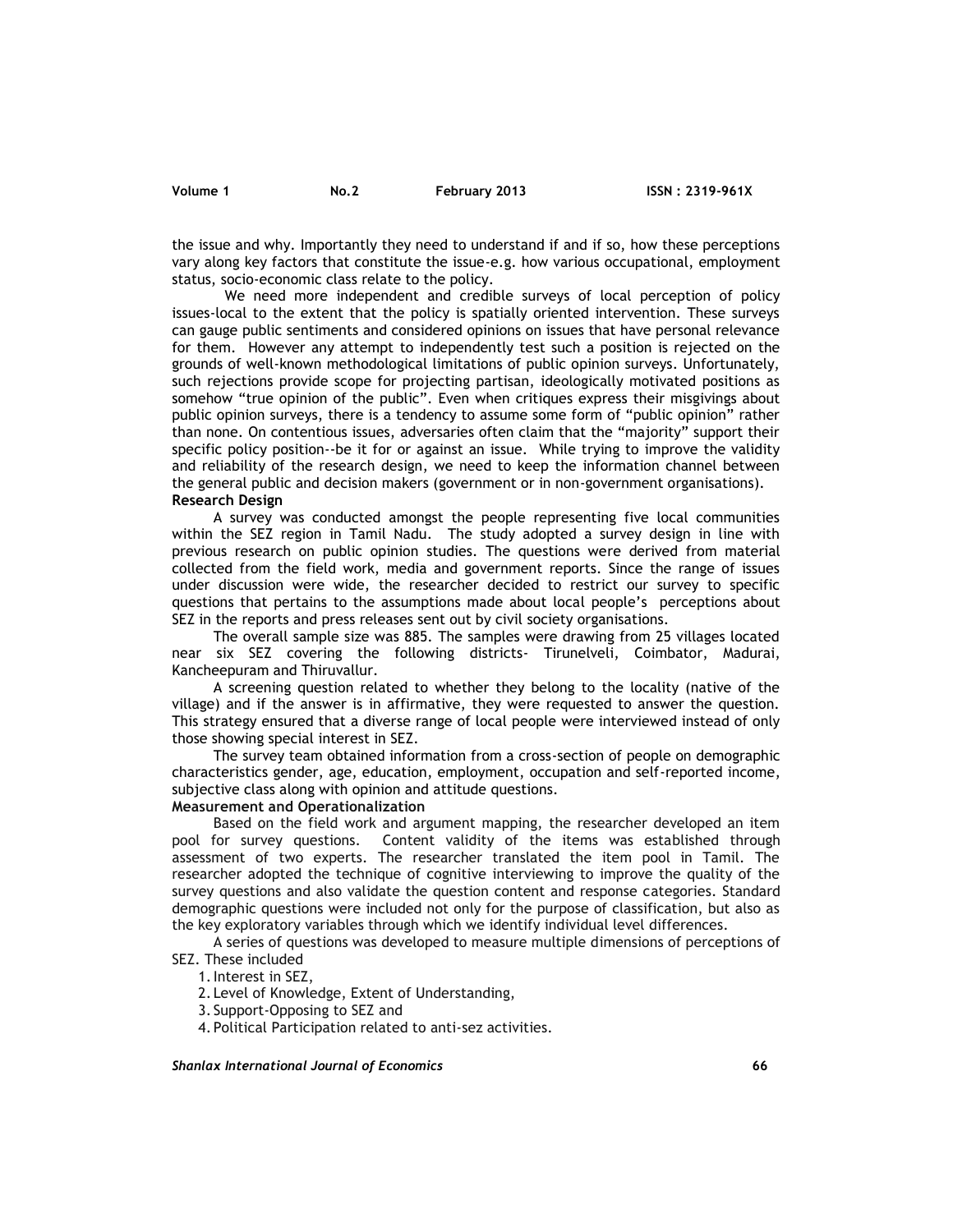#### **Attitude towards Special Economic Zones**

What can explain public perception of SEZ? What are the antecedents of these perceptions? Since this research primarily focuses on the individual level factors, one key candidate for this explanation could be found in the underlying attitude systems of the individuals. On an issue that involves collective decision and action our attitudes are the key guide for our actions. Attitudes are informed by values which are enduring set of core beliefs that enable us to make sense of the world. If one considers the conventional definition of politics as "authoritarian allocation of values by the government" then the debate over SEZ is as much a question of values as it is of socio-economic impacts. The relevant question then would be what attitudes have guided the public's perception of SEZ?

To answer this question we identified the following themes to be critical to formation of specific attitudes towards SEZ. These themes were derived from the literature review and argument mapping analysis that that was conducted earlier. The themes are,

a) Attitudes related to government and private promoters

b) Attitudes related to land acquisition and who is to take responsibility

c) Attitudes related to the economic impact of SEZ on the local community

d) Attitudes related deprivation of traditional livelihood.

### **Limitations of the Research Design**

There are several limitations that need to be born in mind. While the sampling sought to ensure maximum of diversity in the respondent profile, it is still not statically random sample. Hence the significance testing should be seen as an indicator of possible relationship, but not confirmation. Second there are now over 20 SEZ that are fully operational in Tamil Nadu, but the researcher was able to include only five regions due to lack of resources. The total sample size could have been much higher, given the opinion survey design, but due to financial resource constraint the researcher was not able to increase the size further. However the sample size satisfied the statistical requirement of having enough power to make valid conclusions about the estimations of relationships. **Conclusion**

To summarize the preliminary findings, contradictory to the critical perspective on SEZ, the study finds that local perceptions are overwhelmingly in support of SEZ in Tamil Nadu. Where there is division, the perceptions of local people tend to be moderate. Of course these perceptions might change in response to the extent to which the expectations are fulfilled. This calls for close monitoring of people's perceptions on specific developmental issues and the need to carry out mid-course corrections. But the overriding conclusion is that somewhat counter- intuitively, SEZ has drawn support from the local people, this support base of public opinion has mitigated any radical opposition to SEZ derived from those who have been dispossessed.

The need is to create opportunities for partnership between stakeholders, with a conscious attempt to broad-base the concept of stakeholders. Broader lessons from this study include the need to consider the public opinion environment of the local community in implementation of development interventions.

Political participation from community on specific policy issues like the SEZ is a sign of democratic vitality and consolidation. The civil society engagement in SEZ policy debate in Tamil Nadu even though contentious, can be seen as effective political strategy to the extent that such interventions foster creative and critical dialogue with the state and the local public. Civil societies can foster greater participation on inclusiveness through